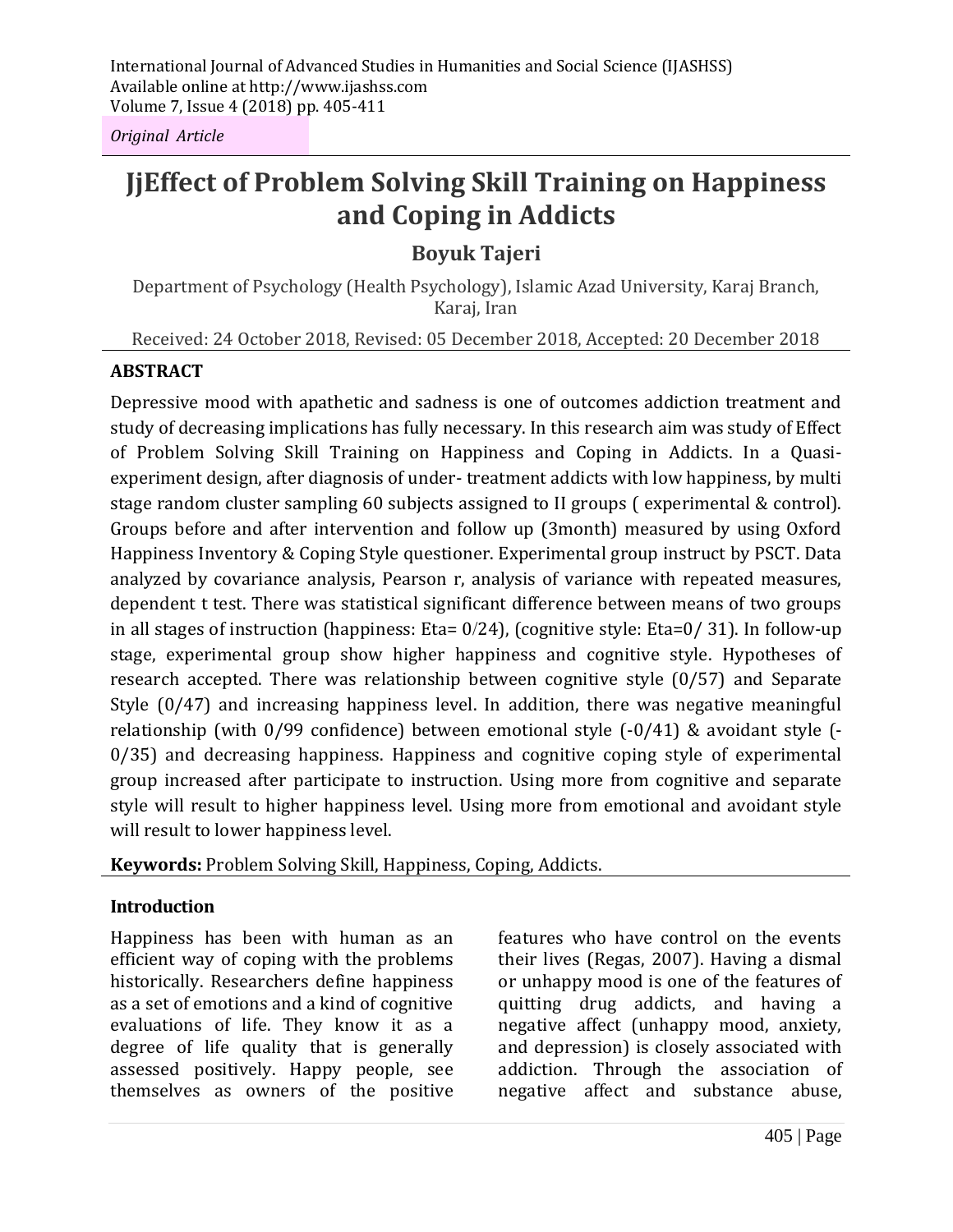negative emotions can provoke a conditioned desire to use more and increase the risk of relapse. On the other hand, drug use and negative affect as acts also as an emotional avoidance. Another reason for relapse caused by negative affect is the activation related cognition associated with negative affect in the network memory. The impact of activation of symptoms of negative affect on the recognition of related to substance abuse depends on the history of substance abuse and temperament the person. Today, it is believed that designing programs to be happy increases happiness and it is the product of mental health is not its purpose (Anaseri, 2007).

For this reason, several therapeutic strategies and models have tried to reduce negative affect and one of the main models in this field is cognitive – behavioral therapy which one of the educational materials of it is problem solving skills training. Studies also have shown a strong correlation between the degrees of dominance of special problem solving styles and happiness (Froerer and *et al.*, 2009, Knekt and et al, 2009, Corcoran, 2006, quoted by Hadi Nejad and Zarei, 2009, Rim, 1993; Argyle and Lu, 1991, Samimi, 2008, Ahmadi\_Ghetab and *et al*., 2011).

Problem-solving training has an important application to deal with depression, attempted suicide, addiction, obesity and self-harm (Carol and et al, 2006, Rychtarik and *et al*., 2006, Franklin and *et al*., 2007, qouted by Liaqat dar *et al*., Malouf, Thorsteinsson, Schuttle , 2007, told by Lotfinia, 2007). This group of techniques without any active cognitive response (Assessment approval, processing and analysis of the concept, attempts to control or suppress) reduces self-focusing and increases attention flexibility and prevents attention bias

dealing with the situation (Told by Wells, 2005).

Addiction period has a lot of tragedies such as divorce, loss of child custody, loss of jobs which causes a lot of grief (Hikz *et al.,* 2011). Since substance abusers usually experience some types of depression, they should be treated. The inclusion of non-drug therapy in substance abusers treatment plan is necessary. In this regard, the efficacy of treatment and relapse prevention skills training in a variety of materials has been approved. Behavioral training techniques can be helpful in dealing with addiction (Tajeri, 2012). There are two major approaches in problem solving. The first approach has been proposed by Spivack and Levin. Based on this approach, some life problems, is caused by loss of cognitive and interpersonal abilities such as problem-solving and there is differences in ways of thinking and acting between compatible and incompatible people. (Told by Mc Gure, 2005). The second approach of problem solving is proposed by Dezorilla and Goldfreed (1971). This approach assumes that problem-solving skills cause behavioral and cognitive changes, and provides the necessary context for a recovery these divide problem solving into two parts. They divide problem-orientation into subunit part of problem comprehension, problem attribution, and appraisal and the second part is stages of problem solving (Nezou and Dozilla, 2001).

Manning *et al*., (2001) know the problem solving a way in which problemsolving ability or knowledge to problem areas and available resources will be raised by using cognitive-behavioral techniques and reduces taking advantage of inefficient ways of problem solving such as avoiding the activity and impulsivity. There is a negative relation between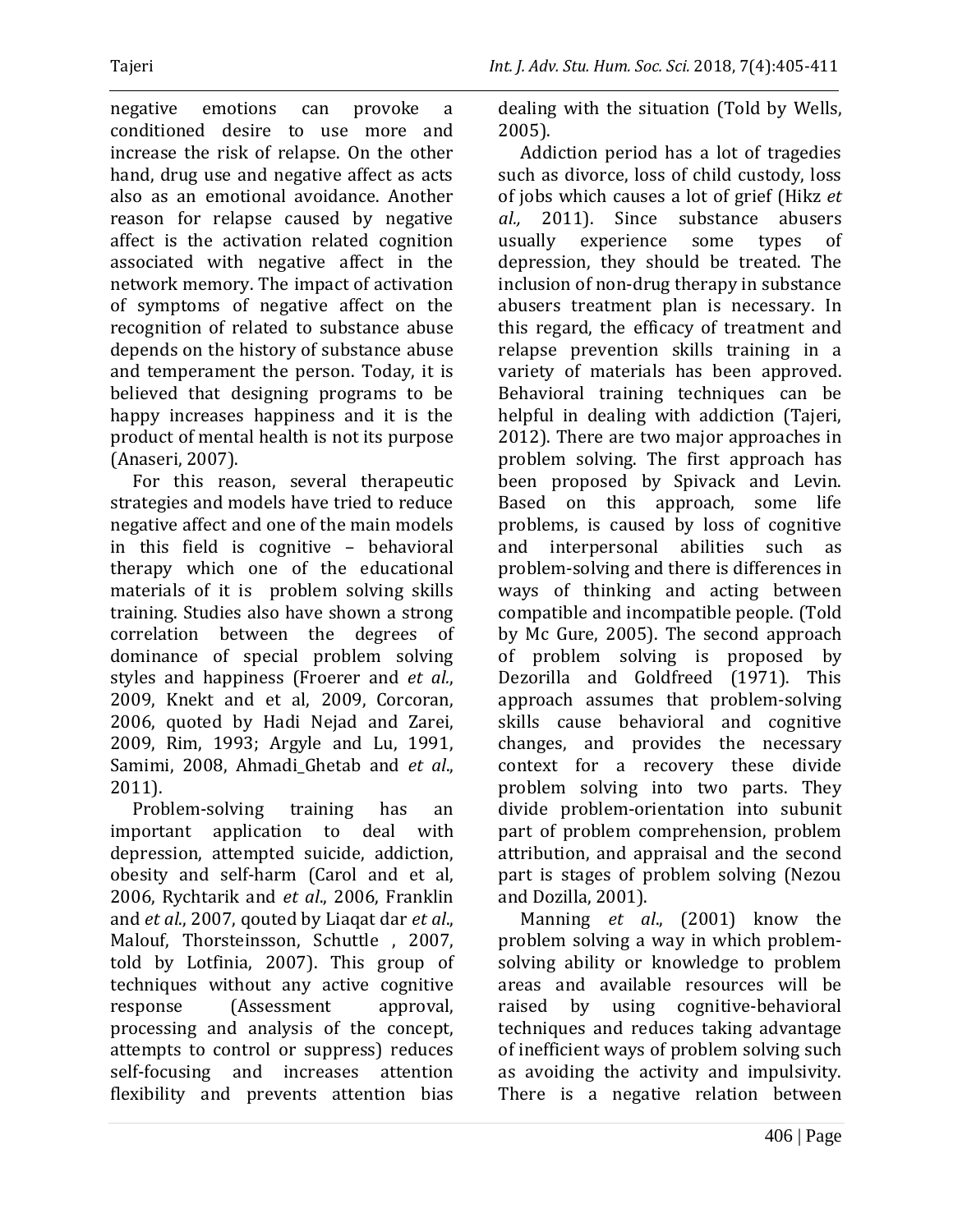problem solving and addiction. The findings show that people who are engaged in drug addiction have less problem-solving ability (Parker *et al*., 2008). Becker-Weidman *et al*., (2010) studied social problem solving among adolescents treated for depression and concluded that both avoidant and impulsive style of problem solving are predictors of depression while the orientation of the positive and negative problem has a mediating role in the impact of their intervention. Problem-solving skills training and its effect in raising the

level of happiness by providing circumstances in which the addict is able to understand his pathology and can map the clear and purposeful landscape for him subsequently will help to increase happiness and improve the overall performance. In this regard this study was conducted to investigate the effectiveness of problem solving skills on addicts' happiness and we wanted to know that whether coping styles is related to happiness or not.

## **Research Method**

#### *Statistical population and sampling method*

The population of the study was entire addicts under treatment program in Tehran in the year of 2011-2012. Sampling method in this study in order to increase the internal validity of the study was a multi-stage random cluster sampling method and the sampling unit was the therapeutic center.

# **Research Tools**

**Oxford Happiness Inventory:** Oxford happiness inventory assesses these psychological structures below:

Self-concept- life satisfactionpsychologically readiness- happinesssense of aesthetics- self-efficacy and hope 29 phrases has formed the Oxford Happiness Questionnaire is made in a sixdegree Likert scale (from totally disagree to totally agree).

**Coping Style Questionnaire***:* The paperpencil questionnaire with 60 materials was made in 1993 by Rogers, Jarvis and Najarian in England. This questionnaire has been prepared in four scales. The questionnaire includes four scales: Intellectual Style with 16 categories, Emotional Style with 16 categories, Avoidance Style with 16 categories and Separate Style by 13 categories.

#### **Set of Problem Solving Skills Workshops:**

Problem-solving skills training program consisting of five 2-hour sessions in this study were as follows:

**First session:** The activities include getting to know the group members' motivation for participation, and actively participate in the group, stating goals, group practices, encourage participation, justify and explain the logic of problem solving skills. The Oxford Happiness Inventory was conducted at this session.

**Second session:** Describing the first step of problem solving (adopting problem solving attitude). After a positive approach and being ensured of problem compliance, the second phase of the problem solving (problem definition) by providing samples and examples will be described. Decompose the overall problem into more manageable and more minor issues are taught. Collect and review the list selection problem and solve the problem on priority basis, do brainstorming.

**Third session:** Check each of the solutions proposed during brainstorming, explain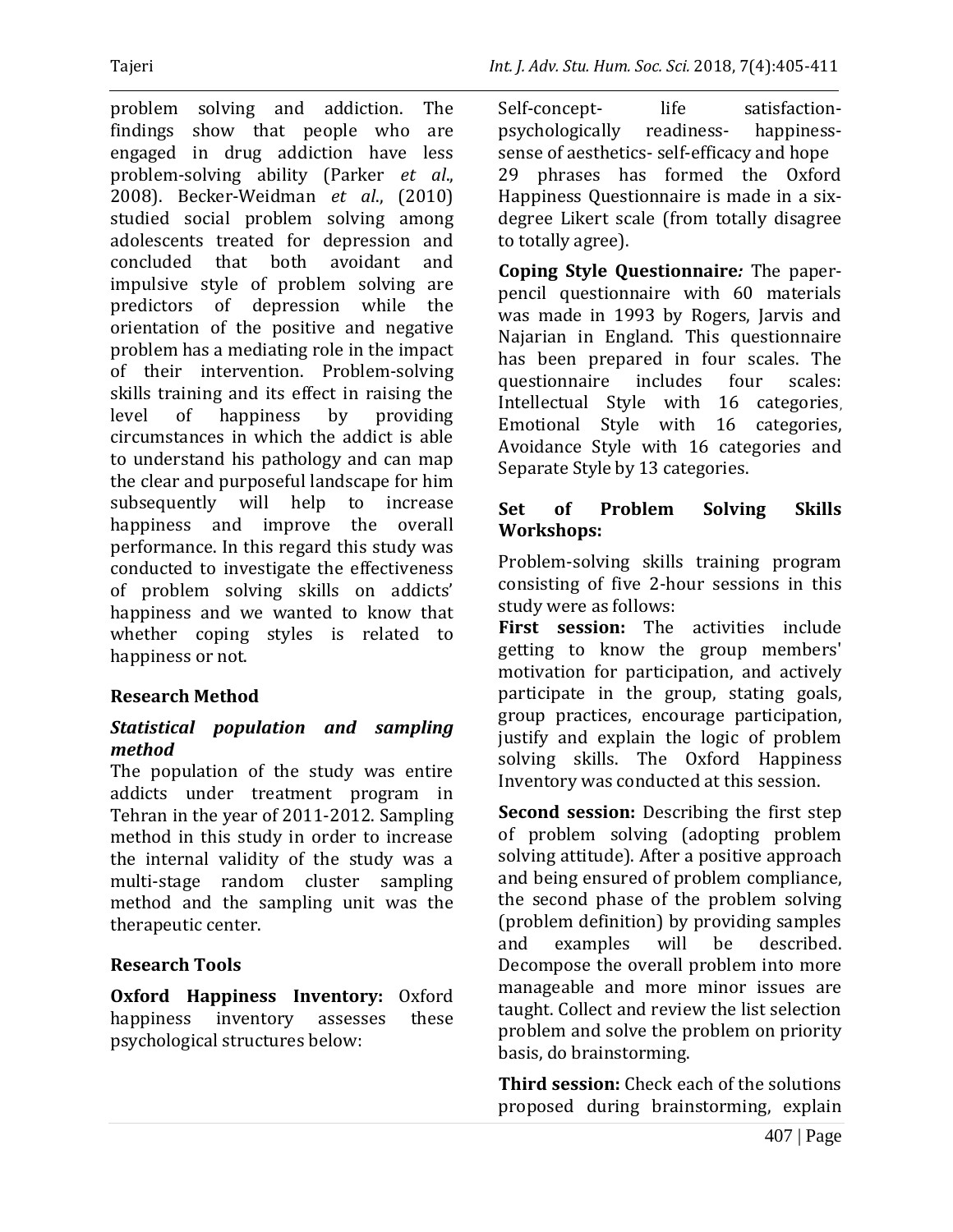and justify their solutions and helpful in its review. This step is setting goals available to solve the issue. How to adjust potential solutions will be taught. They will be aware that their access to a number of possible solutions to different, more efficient and more effective solutions to increase the probability of detection. Review assignments, solutions assessment (advantages and disadvantages of each solution), the solution has the greatest advantages will be selected.

**Fourth session:** Review previous meetings exercises, the effects of selected solutions in reducing the problem. Summarize and review the assignments.

**Fifth session**: Effect of solution is checked. If it is useful problem solving will be finished if not until there is not stress in situation we will look after another solution. Eventually happiness inventory was conducted.

#### **Research Design**

This study regarding the aim was based on research and development and in terms of data collection it was quasi-experimental (Sarmad, Bazargan, and Hejazi, 1383). Experimental and control groups before and after the training offered and the follow-up period for the experimental group were evaluated and compared. Pearson correlation analysis test, analysis of covariance and repeated measures ANOVA and paired t-test by spss-16 program was used.

#### **Implementation Method**

A total of 60 patients undergoing treatment for addicts who have the lowest level of happiness were selected and randomly divided into experimental and control groups. Problem-solving skills training was executed for drug addicts under treatment of the experimental group (5 sessions of 2 hours) and feedback was taken from them (coping questionnaire). Post-test was executed on experimental and control group (happiness inventory and coping questionnaire). Effects of problem-solving skills trained to follow-up (follow-sustaining intervention) after 3 months on the drug-treated groups were conducted (Further administration of Oxford Happiness Inventory and coping styles). It was tried information of individuals and group meetings to be confidential, written consent of the participants were attracted and treatment procedures had no negative impact on the treatment of drug users.

#### **Results**

**Table 1.** Mean and standard deviation scores for happiness both in the pre-test, post-test and follow-up

| follow-up<br>control | M     |      | experimental<br>M | post-test<br>control | M          | experimental<br>M | pre-test<br>control | M     | experimental<br>standard<br>deviation | mean  | variable  |
|----------------------|-------|------|-------------------|----------------------|------------|-------------------|---------------------|-------|---------------------------------------|-------|-----------|
| 3/22                 | 34/35 | 3/53 | 41/40             | 3/55                 | 32/31 2/78 | 39/39             | 3/37                | 34/72 | 4/02                                  | 33/85 | happiness |

In Table 4.1 table data showed that happiness scores in the experimental group to has increased 40/41, while the control group's score is 35/34.

Data also showed that scores related to cognitive and separetive styles have been increased through the intervention.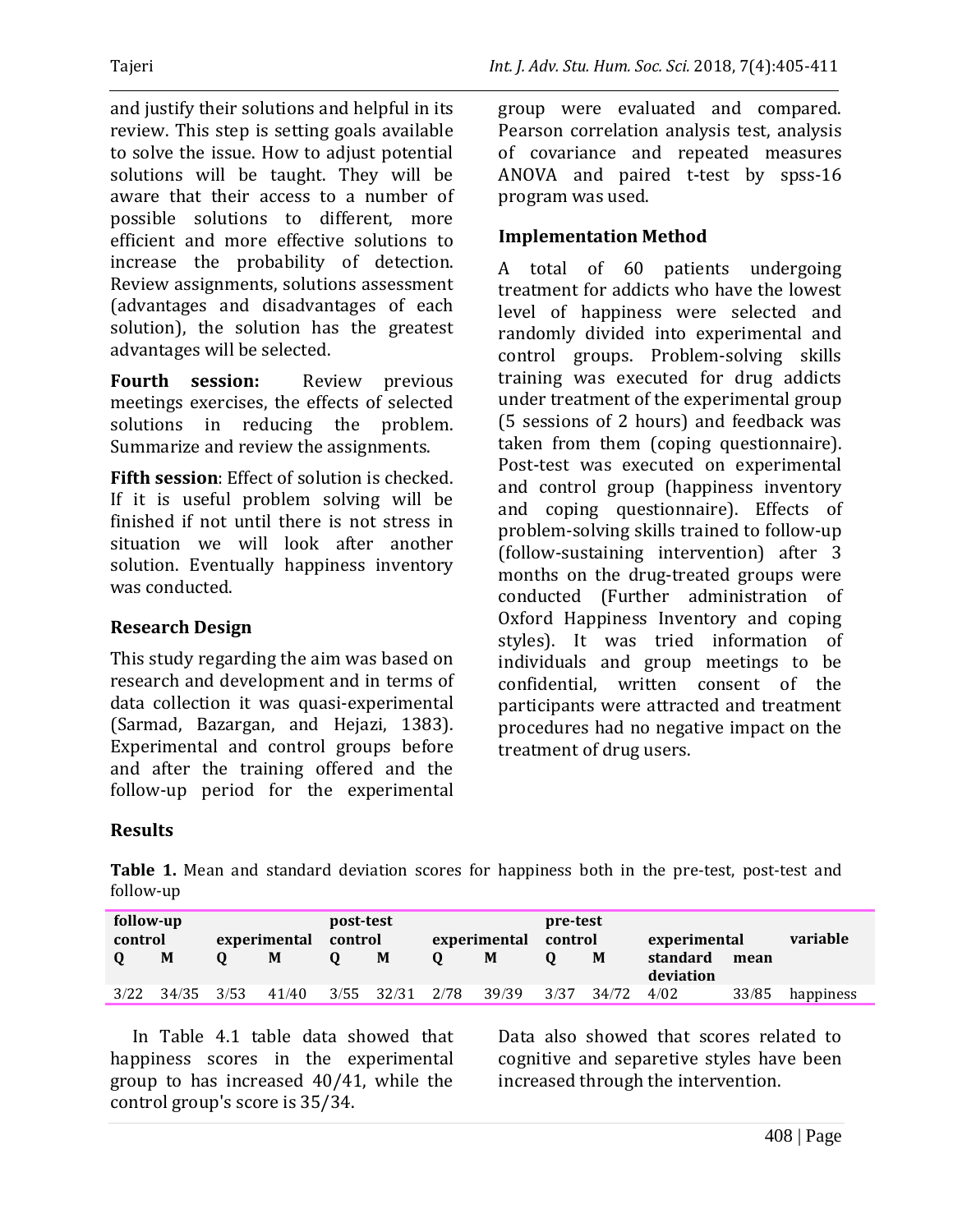**The first hypothesis:** Problem solving training is effective in increasing happiness of quitting drug addicts.

To test this hypothesis, analysis of covariance was used to compare post test scores of both groups.

| Eta    | <b>Test</b> | <b>Meaningfulness</b> |       | Freedom | Sum of         | Source of               |
|--------|-------------|-----------------------|-------|---------|----------------|-------------------------|
| squere | power       | level                 |       | degree  | <b>Squares</b> | changes                 |
| 0/24   | 0/65        | 0/03                  | 69/21 |         | 319/22         | Between<br>group factor |

Given the significance level is equal to 0/03, and the effect of pre-test is controlled through covariance test; problem solving skills training is significantly effective in happiness. Also seeing eta square (0/24) we can conclude that the experimental intervention was led to changes in the experimental group which 0/24 of total variation was due to the experimental procedure. After all to analyze differences in the mean of three measurements, ANOVA with repeated measures was used.

| Table 3. Results of ANOVA with repeated measures of happiness index |
|---------------------------------------------------------------------|
|---------------------------------------------------------------------|

| Significance<br>level |       | <b>Mean of Squares</b> | Sum of squares                | <b>Source of changes</b>                              |
|-----------------------|-------|------------------------|-------------------------------|-------------------------------------------------------|
|                       |       | 197/68<br>98/73        | 3291/21<br>5500/36            | Between subjects<br>In subjects                       |
| 0/001                 | 74/84 | 1289/32<br>16/67       | 4276/11<br>953/53<br>14021/21 | <b>Treatment Effect</b><br>Error or residual<br>Total |

Based on the table above, F value is larger and significant at the level of 0/001. And there are significant differences between the means of comparison. Paired t-test showed that there were no statistically significant differences in three times measuring between mean of the experimental groups. Also Boone correction for Correlated t was equals to 0/008; Due to being smaller than resulting P, the difference between the means is significant. The cognitive coping of experimental group which received problem solving skills training, increased after attending the meetings.

## **Discussion and Conclusions**

The first hypothesis suggests that the level of happiness in the experimental group which was taught skills has increased after

participating in treatment. In other words, problem solving skills training is effective in raising participants' happiness. Then the hypothesis is confirmed. Several studies have examined the effectiveness of various interventions on happiness. Abedi and Mirzai (2005) have noted the increase in happiness with skill training. The results are in one direction with findings (Fava, 1998, Bell and Dezoryla, 2009, Malouf et al, 2006, Kujpelrz *et al*., 2006, Rathy and Rastuchy, 2008, Kaar, 2005, Elliott *et al.,* 2009). Also, is consistent with Seligman's (2005) research findings that happiness training reduces depression (the opposite of happiness). Addiction can affect interpersonal relationships and reduce social support. Vulnerability to addiction is due to coping skills, mood, emotional conditions and available social support.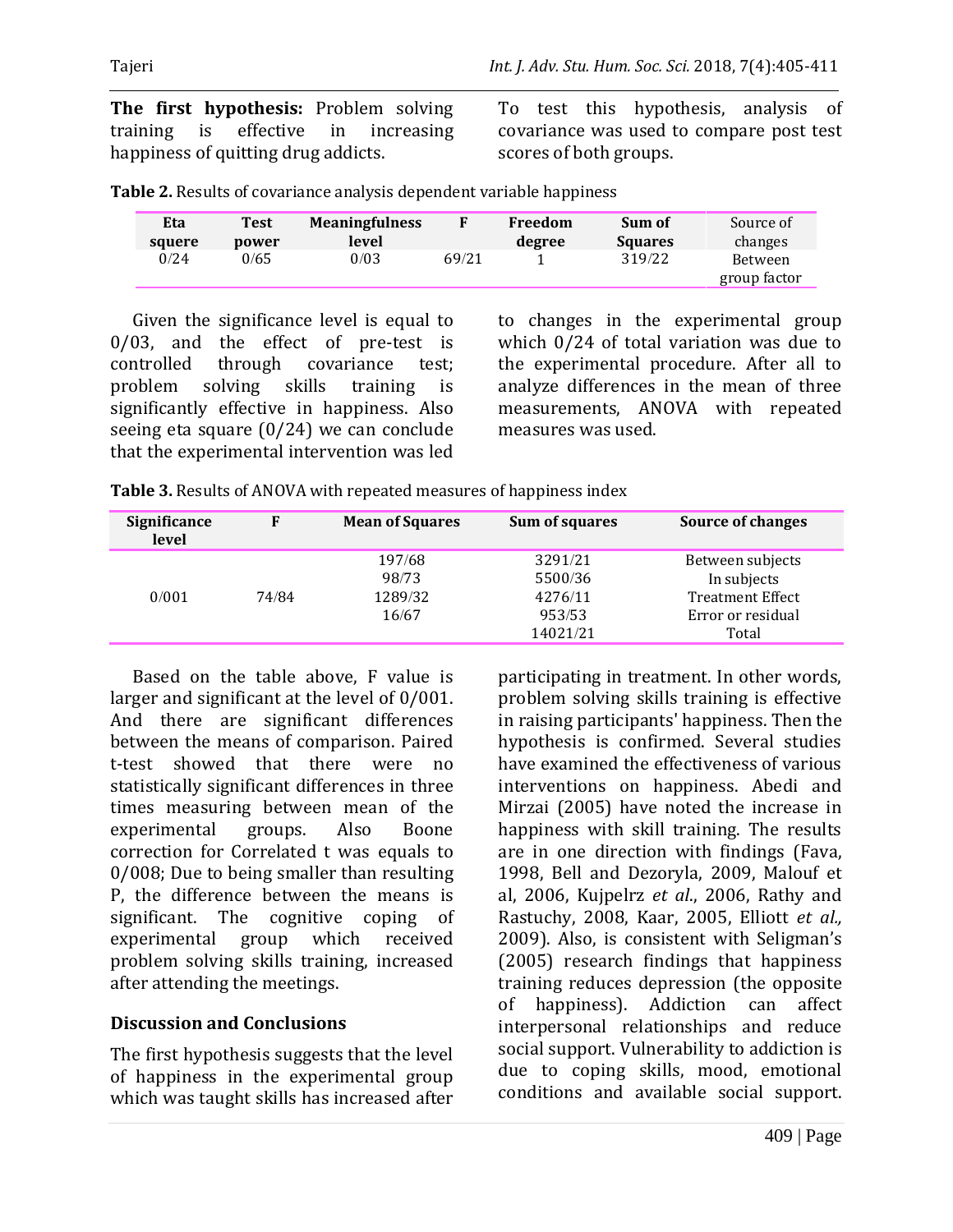Features that addicts have in situation of life (expectations, fears, skills, hopes) have impacts on the stress they feel, and the general mood (boredom, disappointment, gloom, anguish), and the proportion of its counter affect. The goal of problem solving training is to teach students how to think about issues (quoted Seif, 2008). Our findings indicate the importance of using a problem-solving strategy can be taught skills, to increase happiness and satisfaction and depression, followed by reaction of the drug quitting.

Other research hypothesis showed that the use of problem solving skills training led to increased use of cognitive coping styles in the participants. In this study cognitive and separetive coping styles have been identified as effective coping strategies which have a significant relation with happiness. These findings are consistent with other study results ((Including Jaffee and Dezoryla, 2006, vidreen *et al*., 2011 and Mahdavi Haji, 2010). So for providing happiness for studied addict actions can be taken in order to empower these solutions. It is necessary to determine best coping procedure with flexibility to fit the evaluation of the situation, to select the most effective strategy to tackle attempt. It must be regarded that having a negative affect mundane mood can act as a strong motivating factor to provide the context of temptation or substance abuse. While most patients complain about this condition and express in order to combat or eliminate their grievances and the dull state of desperate after drug quitting have used drugs. Also, negative affect situations involving unpleasant emotions, such as depression are a major cause of relapse. The use of healthy coping skills would be useful in the prevention and treatment of these conditions. Training these solutions plays an important role in controlling internal triggers, gradually by reducing negative emotions; they will learn strategies better to cope with negative or stressful events.

Researchers (Sandler, Tien and West, 1994, quoted by Mohammadi and Sahebi, (2000), Ma Moran and colleagues (2006) and Elliott *et al.,* (2009)) Researchers has known avoidant coping associated with higher levels of psychological symptoms, negative affect, and depression which are congruent with the results of this study. One reason for choosing emotional or avoidance strategies is that the individual has not identified the problem exactly. Problem solving skills in their first step, is seeking to increase the skills of the individual in recognizing the problem. In addition, avoidance and emotional sometimes are rooted in the individual's inability to find different solutions. By teaching method of problem solving, instead of avoiding problems and put a lid on them, they can try to solve the resultant (Nezu and Nezu, 2001). Inefficient methods of coping are health threats and are associated with negative emotions such as anxiety and depression. Then it would bring avoidance and withdrawal of coping with problems (quoted by keshavarz *et al.,* 2011). Accordingly, this method can be offering as an effective intervention for addiction treatment specialists.

This study limitations, including suffice to 5 sessions, lack of training packages based on scientific research in the field of addiction treatment problem solving, nonuniform demographic characteristics, the sample (self-referred drug users) that cannot reagents are all addicts. It is hoped by using a more accurate method of sampling, these shortcomings which is in most studies in the field of addiction will be addressed. It is suggested that the logic of using this skill be explained to client in